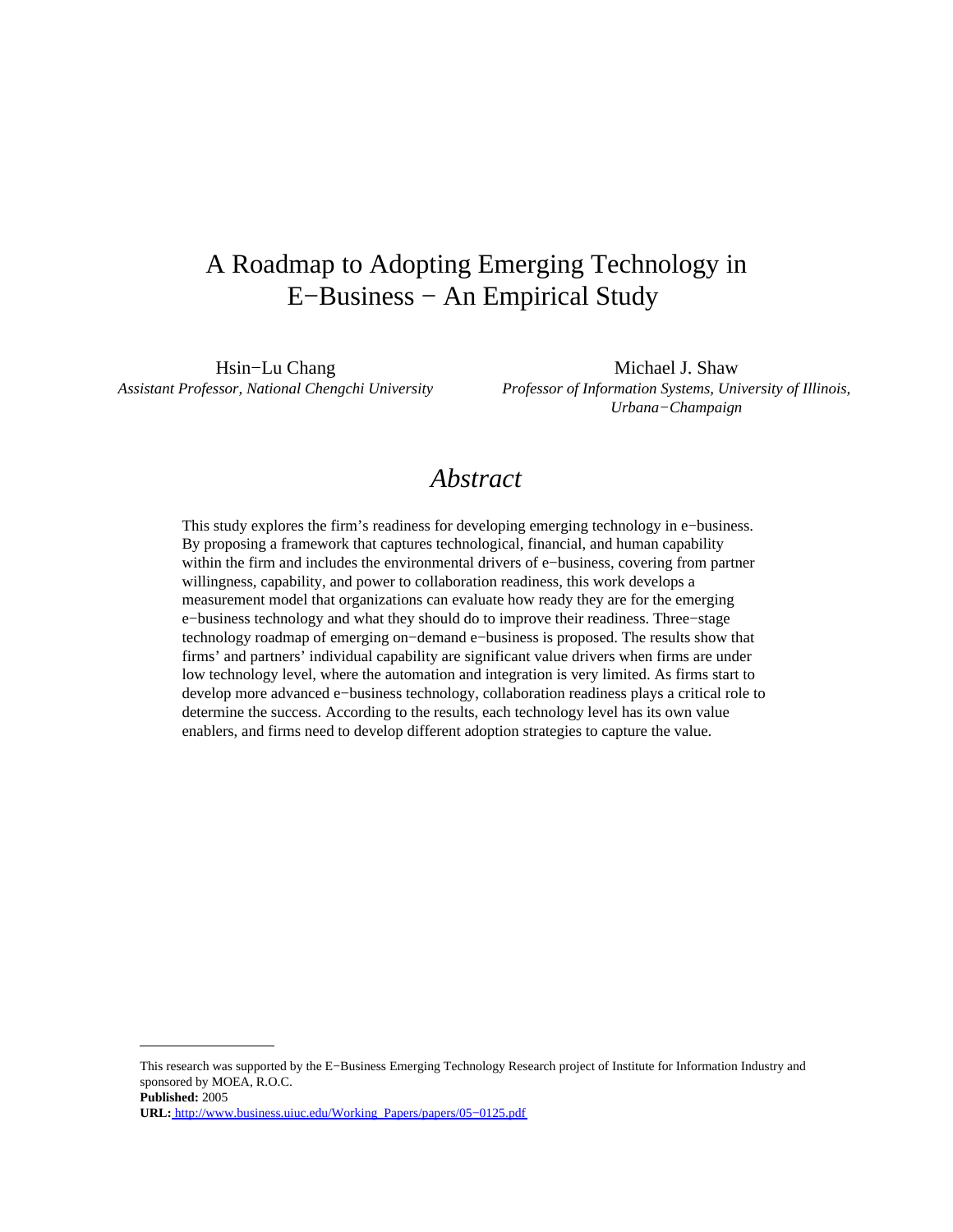# **A Roadmap to Adopting Emerging Technology in E-Business – An Empirical Study**

Hsin-Lu Chang Assistant Professor Department of Management Information Systems National Chengchi University Taipei 116, Taiwan hchang@mis.nccu.edu.tw

and

Michael J. Shaw Professor of Information Systems Department of Business Administration College of Business University of Illinois, Urbana-Champaign Champaign, IL 61820 mjshaw@uiuc.edu

This research was supported by the E-Business Emerging Technology Research project of Institute for Information Industry and sponsored by MOEA, R.O.C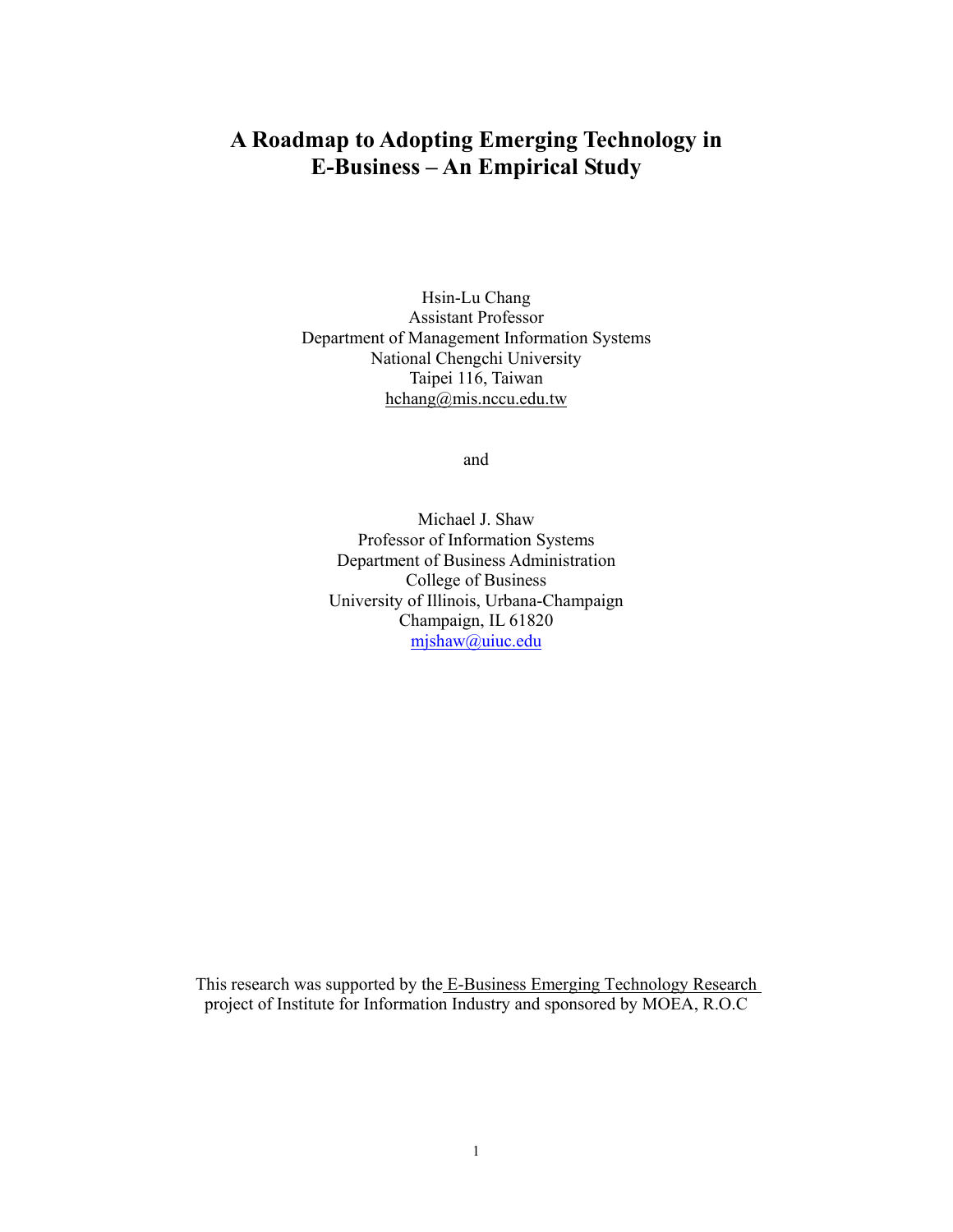### **BACKGROUND**

As Internet dissolves the boundaries of organizations, the manufacturers turn their usual intra-enterprise activities, for example, manufacturing, distribution, and purchasing to outside support from suppliers, utilities, transportation, and other providers of goods and services that are needed to make the product. Company value chains are transformed into horizontally integrated components, each focusing on its core competencies. Such horizontal value chain is especially evident in the high-tech industry. One recent PriceWaterHouseCoopers's report (Spring 2002) found a particular OEM in the PC sector can only control 10-20 percent of its spent and the rest takes place at thousands of strategic and secondary suppliers. In other words, the whole industry structure becomes more network-connected and involves more business partners.

Facing such changes, companies are taking steps to transform into e-business to deal with the increasingly complex interactions throughout the manufacturing cycle. The basic concept of e-business is to help companies develop such capabilities as global networking, streamlining business processes, sharing information, agility in responding to the market, and intelligent decision making (Shaw 2003). Yet, how these capabilities can be embodied into the companies is still not well known. Is there any emerging technology that can help companies capture these capabilities? How can these technologies be successfully implemented? To answer these questions, we need a more systematic examination of current e-business technology development, from the identification of key technology component, to the implementation roadmap by each technology, as well as adoption and diffusion of technologies inside the individual firms and outside partnering companies. More specifically, in this study, we will focus on two critical issues: (1) identification and management of emerging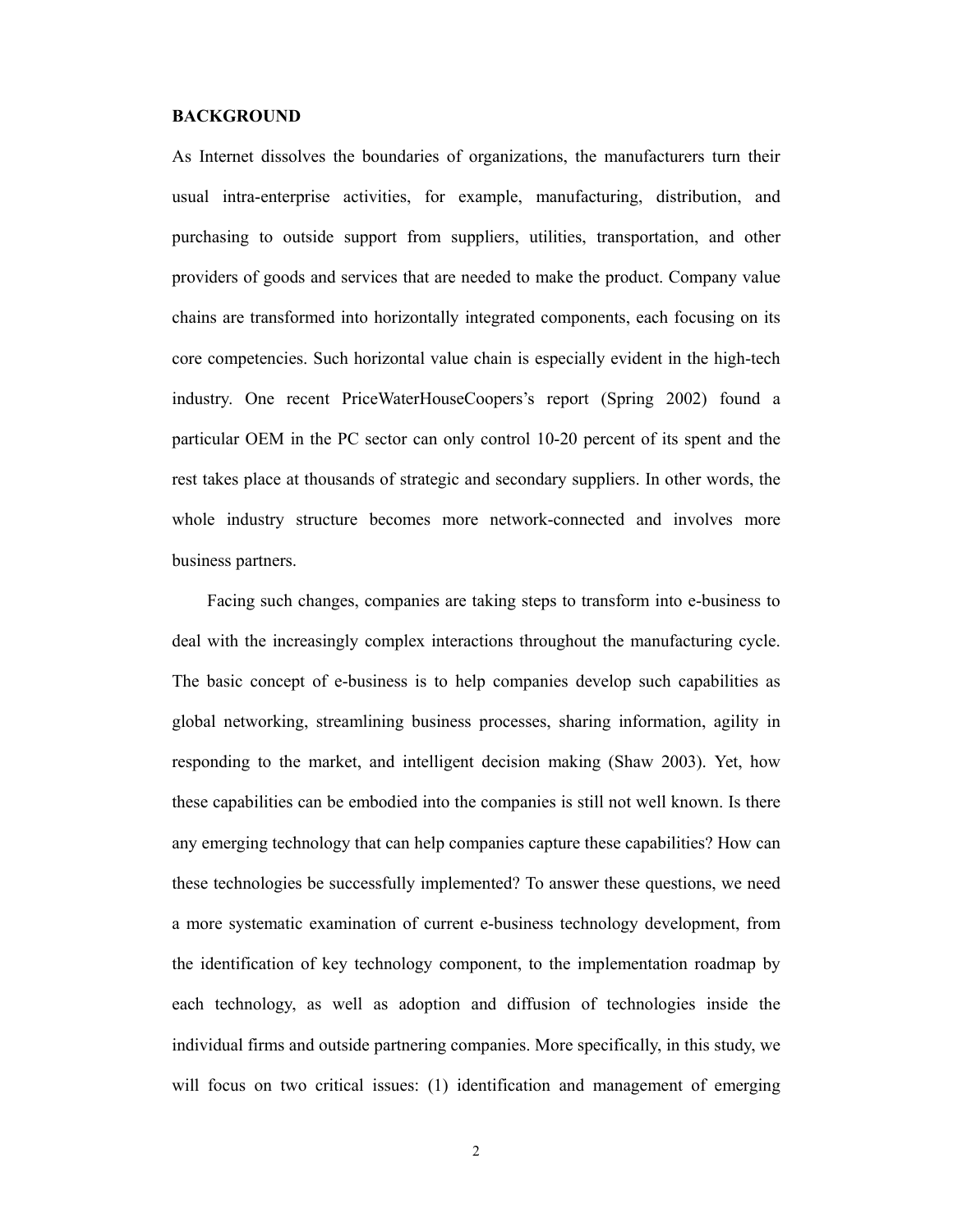technology in e-business and (2) strategic assessment of organizational/industrial e-business adoption. Our goal is to develop a roadmap for companies better developing the emerging e-business technologies, so they are able to design their own adoption paths and predict the value outcome.

## **EMERGING TECHNOLOGY IN E-BUSINESS**

Competition and shortened product cycles, along with the continuously expanded globalization drive up the needs to implement e-business technologies. On the one hand, a new level of integration among technologies and business processes must be achieved in today's environment. E-business organizations shift gradually from hierarchical to market oriented organizations (Shaw 2003). In this market-oriented structure, e-business technology is no longer sufficient to automate single processes in a vacuum. In contrary, it should allow companies to manage all critical business processes in a synchronized way to achieve optimal cost and service performance. Take transportation management system (TMS) as an example. An emerging TMS approach, proposed by i2 Technologies Inc. (2004), is to integrate the transportation planning and execution process to support a "planning while executing, executing while planning" approach. Comparing with the traditional "plan than execute" framework, this real-time planning model creates new business opportunities by enabling the creation and management of fused and ad hoc processes.

On the other hand, supply chain collaboration has gone far beyond simply delivering timely information. It may integrate the decision-making processes of a company with its trading partners. Therefore, if an exception arises such as buyers canceling orders or sellers failing to meet delivery commitments, both parties can achieve a mutual resolution more easily according to a common understanding of the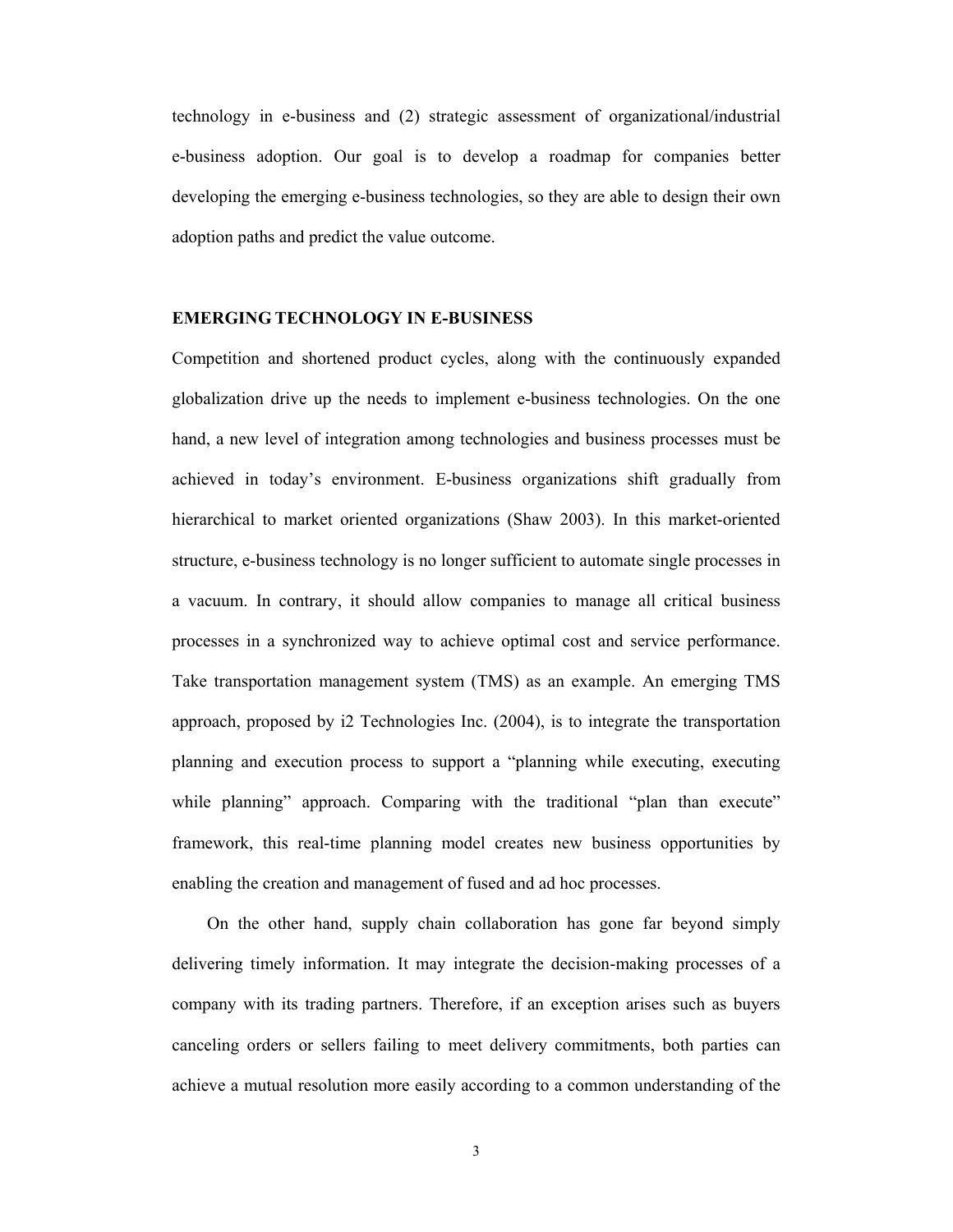supply chain policies. Intel, for example, implements a collaborative order fulfillment system to integrate its order requisition process with its suppliers. The system can automatically send purchase orders (PO) to the suppliers. Many exceptions are handled automatically and corrected before the PO is sent to the suppliers, and rejected or changed POs are automatically routed back to they initiated. At the same time, the system will also notify the suppliers the new PO, send order change and cancellation confirmation if needed. If the PO can't be fulfilled the system will automatically send a notification of PO change to Intel. Both parties not only improve the mutual communication via real-time information sharing, but also enhance their ability to handle possible production variations collaboratively in advance.

Therefore, the emerging e-business technology should provide a new paradigm for supporting the integration among process, technology, and the supply chain players (including the key partners, suppliers, and customers) managing and acting upon them. This paradigm is basically a new kind of IT infrastructure that creates a modular operating environment connected by open standards, allowing companies to connect disparate systems into an interoperable and flexible infrastructure that can optimize computing resources within and across the enterprise. IBM describes such paradigm as "on-demand business" (2005), and views it as at least a \$500 billion dollar potential market. The on-demand concept can potentially better integrate the people, processes, and information both within the enterprise and beyond. It also simplifies the management of resources across the network by removing technical incompatibilities and proprietary roadblocks. Thus, with this on-demand approach, the enterprise can improve information visibility and traceability, respond the customer demands quickly, and enhances the collaboration with key partners.

The emerging on-demand concept can be applied at several different levels: (1)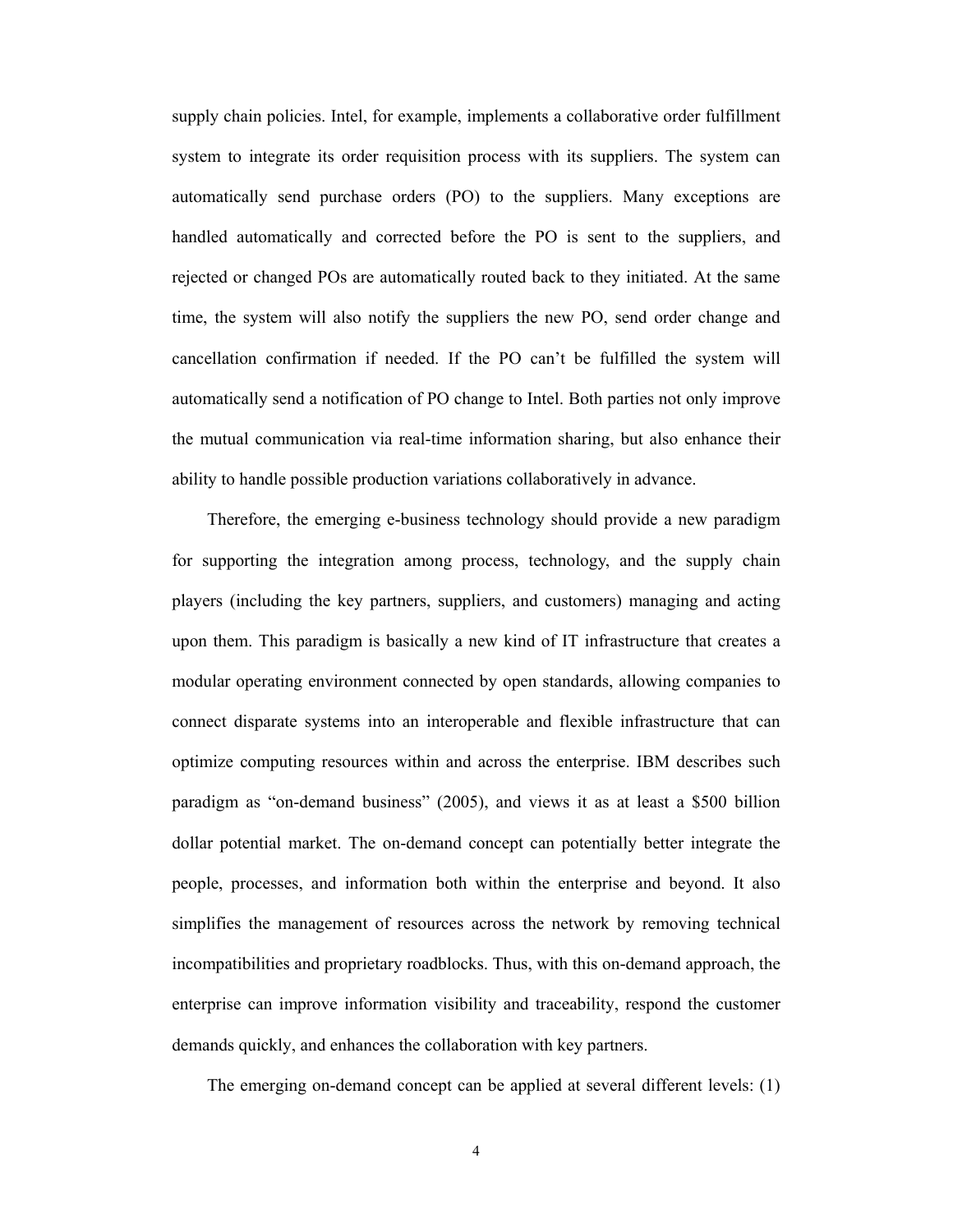*the enterprise level*, where the enterprise business strategy is aligned with IT capabilities to enable a collaborative and responsive on-demand enterprise; (2) *the process level*, where the corporate value chain activities, such as design, procurement, production, logistics, and customer services, etc. can be managed in a modular way in order to quickly respond to change; (3) *the business modeling and application level*, where a business scenario including task description, resource required, and decision points is able to graphically depicted to show the core competencies that the enterprise should focus on; (4) *the capability level*, where the strategy, business modeling, process, and application are connected via a new class of methods and technologies that enables them to become more flexible to the dynamics of customers, markets, and competitors; (5) *the enabling technology level*, where the modular software components are dynamically defined, assembled, and manipulated to create the building blocks of on-demand business.

How far has the company evolved toward achieving on-demand business? Using a three-tiered approach, the table below outlines the technology roadmap of emerging on-demand business along the five axes of focus – enterprise, process, application, capability, and enabling technology. Stage one is established e-business technology, the lowest technology level. Stage two signifies the leading e-business technology, the intermediary adoption of on-demand business, and the stage three is the emerging e-business technology, the best practice of on-demand business.

At stage one, production planning and procurement is decentralized and disconnected, so the efforts may be duplicated or inefficient across the network. The applications only focus on improving the internal operation, and there is limited visibility both within and beyond the enterprise. The notification of ordering and shipping status is sent to suppliers on spreadsheet via email attachment or fax. The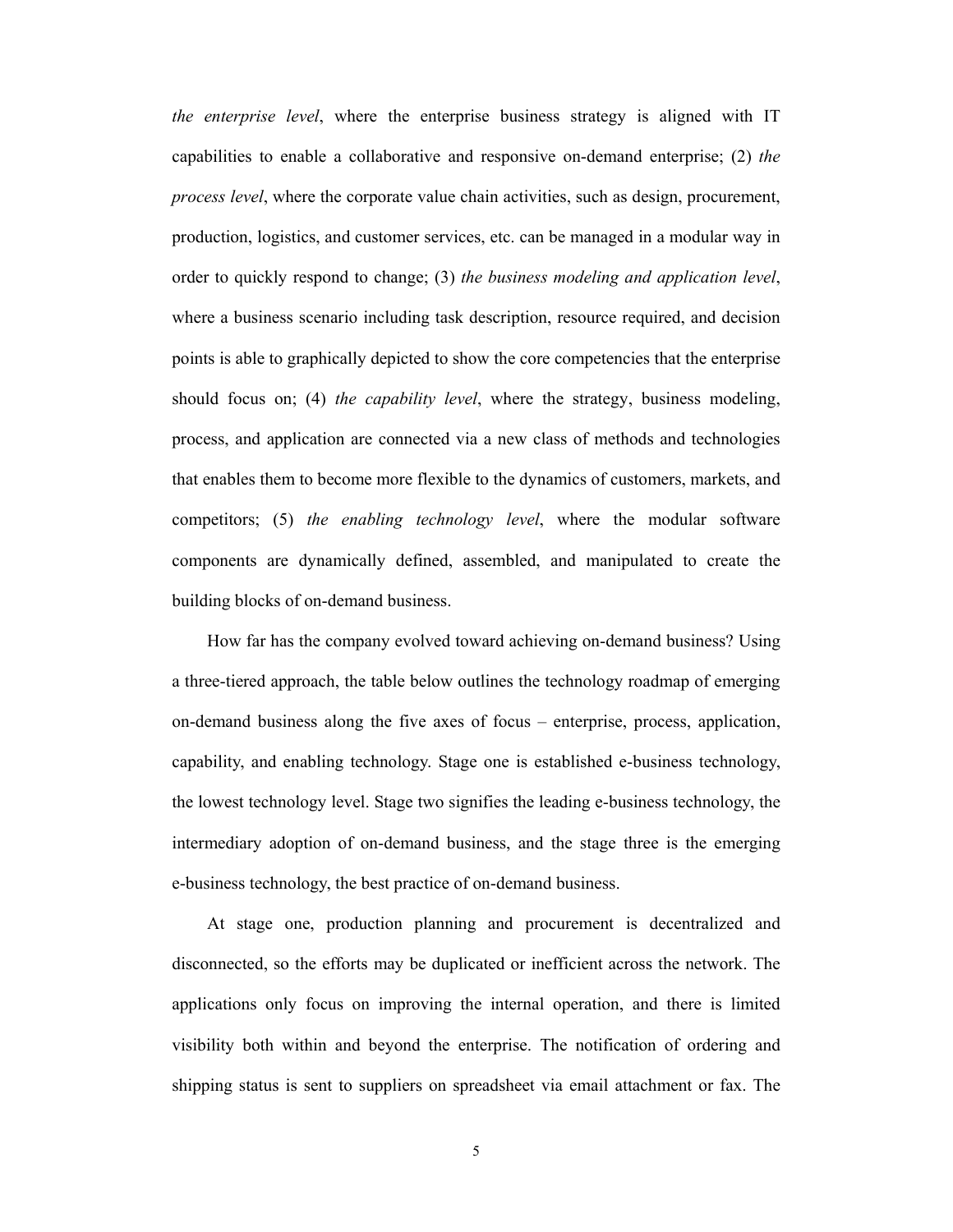logistics planning is done on decentralized basis, by distribution center or product line. There is no strategic network planning, with little shipment consolidation. Design lacks of centralized product data information. Most communication with supply chain partners is done via telephone or fax.

| <b>Enterprise</b>                     | <b>Process</b>    | <b>Stage I</b>                                                                                                                                                                 | <b>Stage II</b>                                                                                                                                                                    | <b>Stage III</b>                                                                                                                                                                                                        |
|---------------------------------------|-------------------|--------------------------------------------------------------------------------------------------------------------------------------------------------------------------------|------------------------------------------------------------------------------------------------------------------------------------------------------------------------------------|-------------------------------------------------------------------------------------------------------------------------------------------------------------------------------------------------------------------------|
| <b>E-Business</b><br><b>On-Demand</b> | Design            | Enterprise design process<br>and control systems.<br>$\blacksquare$ Engineering diagrams and<br>documents management<br>technology,<br>Manual data and process<br>(Email, Fax) | Collaborative Design data<br>sharing and exchange<br>systems.<br>Product definition<br>management capability<br>■ Web-based data<br>exchange, Workflow,<br><b>Product Database</b> | Co-developing, online<br>design collaboration;<br>Collaborative product<br>definition management;<br>Real-time change<br>capability<br>Distribution shared<br>memory platform;<br>enterprise information<br>integration |
|                                       | Procurement       | Procurement data<br>exchange systems<br>$\blacksquare$ Electronic forms<br>■ Manual data and<br>process (Email, Fax)                                                           | $\blacksquare$ e-Procurement<br>application<br>Electronic ordering;<br>automated receiving<br>capability<br>■ EC Turkey, Web<br>browser                                            | ■ Strategic e-Sourcing<br>Optimal multi-party<br>multi-issue negation<br>capability<br>■ Agent-based<br>integration, web-based<br>bidding technology                                                                    |
|                                       | Performance       | $\blacksquare$ Financial and<br>accounting systems<br>Financial data analysis<br>capability<br>■ Spreadsheet-based<br>analysis                                                 | Enterprise performance<br>management systems<br>■ Locking backward<br>diagnostics technology<br>■ Online analytical<br>programming, data<br>mining technology                      | Supply chain<br>performance metrics<br>Performance-driven<br>business process<br>planning and<br>management technology<br>Comprehensive KPI<br>reporting; scorecarding                                                  |
|                                       | <b>Production</b> | ■ Material requirement<br>planning<br>■ Capacity planning<br>technology<br>Forward capacity<br>computing                                                                       | ■ Manufacturing resource<br>planning<br>$\blacksquare$ Single-tier available to<br>promise capability<br>Some backhaul<br>identification through<br>manual means                   | $\blacksquare$ Advance Planning &<br>Scheduling System<br>$\blacksquare$ Multi-tier available to<br>promise/capable to<br>promise/profitable to<br>promise<br>Robust optimization<br>algorithm                          |
|                                       | Logistics         | ■ Stock Management<br>System; static routing<br>decision support system<br>■ Heuristic transportation<br>planning<br>Manual data and process;<br>spreadsheet                   | Reactive track & trace<br>system; disintegrated<br>transportation system<br>■ Static transportation<br>management Tech<br>Local optimal algorithm                                  | ■ Proactive track & trace<br>systems; collaborative<br>transportation<br>management<br>Real-time Event-based<br>Response Tech<br>Event model; Robust<br>optimization algorithm                                          |

Table 1: Technology roadmap of emerging on-demand business

Stage two begins to add automation and improve communication among previously independent business units, though the communication to outside partners is still inefficient. The procurement has automated the ordering and receiving processes with key partners, but the sourcing still relies on spreadsheet-based analysis. The logistics hasn't integrated the inbound and outbound shipment planning, and the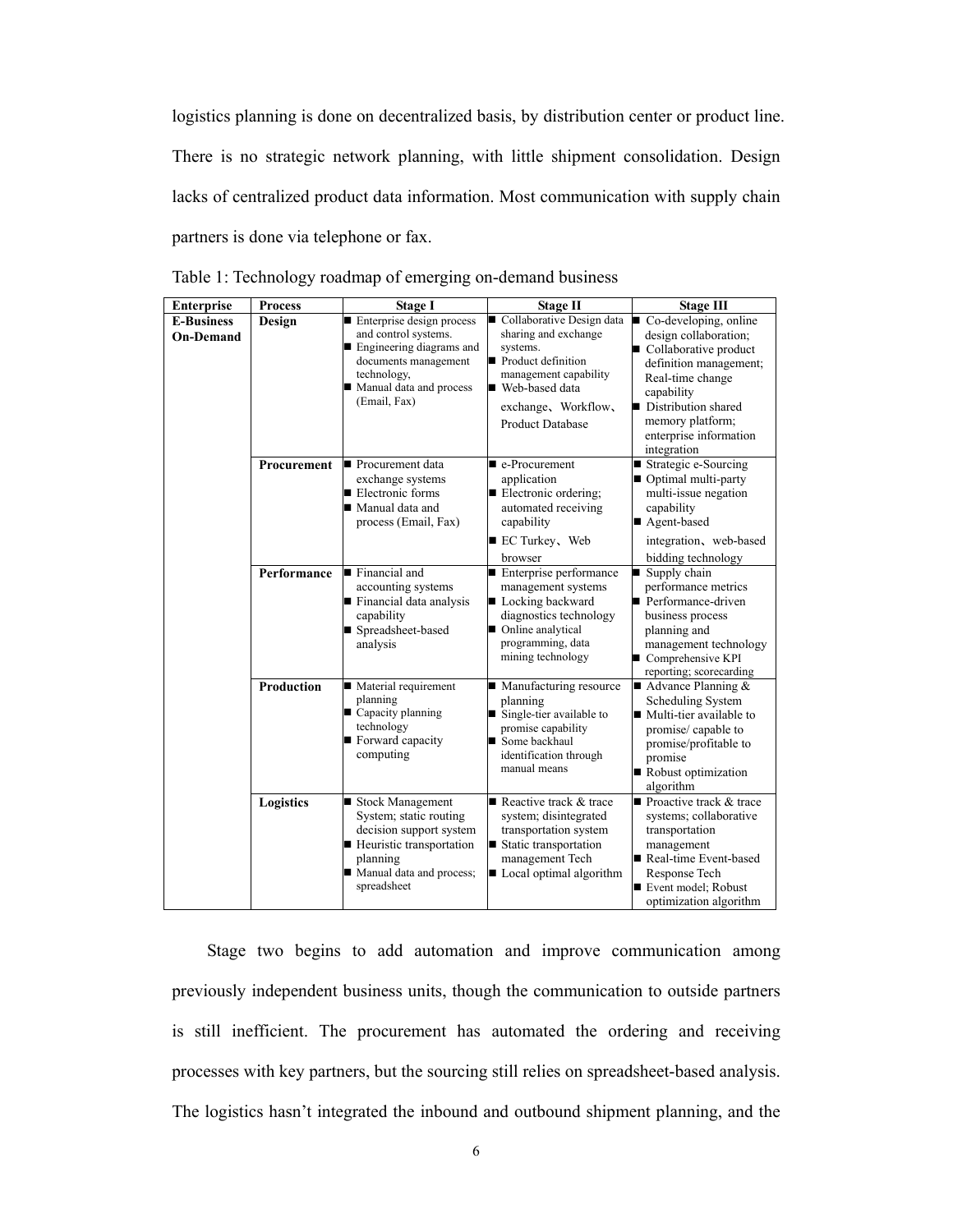freight management is based on static routing guides. Production has some backhaul identification through manual means. Centralized design data source is ready for access, but co-developing is still limited.

When a company achieves stage three in multiple business processes, synergies result in greater supply chain visibility and traceability, better collaborative relations with supply chain partners, and real-time enterprise/supply chain. Strategic sourcing is enabled by web-based bidding leveraging combinatorial bid optimization capability. Procurement relies on automated contract management and compliance. Logistics combines inbound and outbound planning. Robust shipment optimization technology is implemented with dynamic routing guides. Business performance management solutions go beyond simply delivering timely information and insight -- they can make proactive recommendations and provide the underlying systems to implement them. Event-based planning, re-planning, and execution become prominent.

### **THEORETICAL DEVELOPMENT**

The three stages of technology development constitute the bulk of where the real work will get done to build an on-demand business. No aspect of the emerging e-business on-demand will be successfully accomplished absent significant technology innovation. Conversely, IT by itself cannot meet the challenge, as its real power is an enabling human judgment and decision making, not replacing it. Therefore, although IT is an enabler to e-business, some firms are likely to find that even when they have implemented the same IT, the outcome of their e-business development differs. There should be a set of resources and capabilities that enable the effective use of emerging e-business technology, and thus impact firms' ability to develop successful e-business strategies. However, most firms lack a clear picture regarding what these capabilities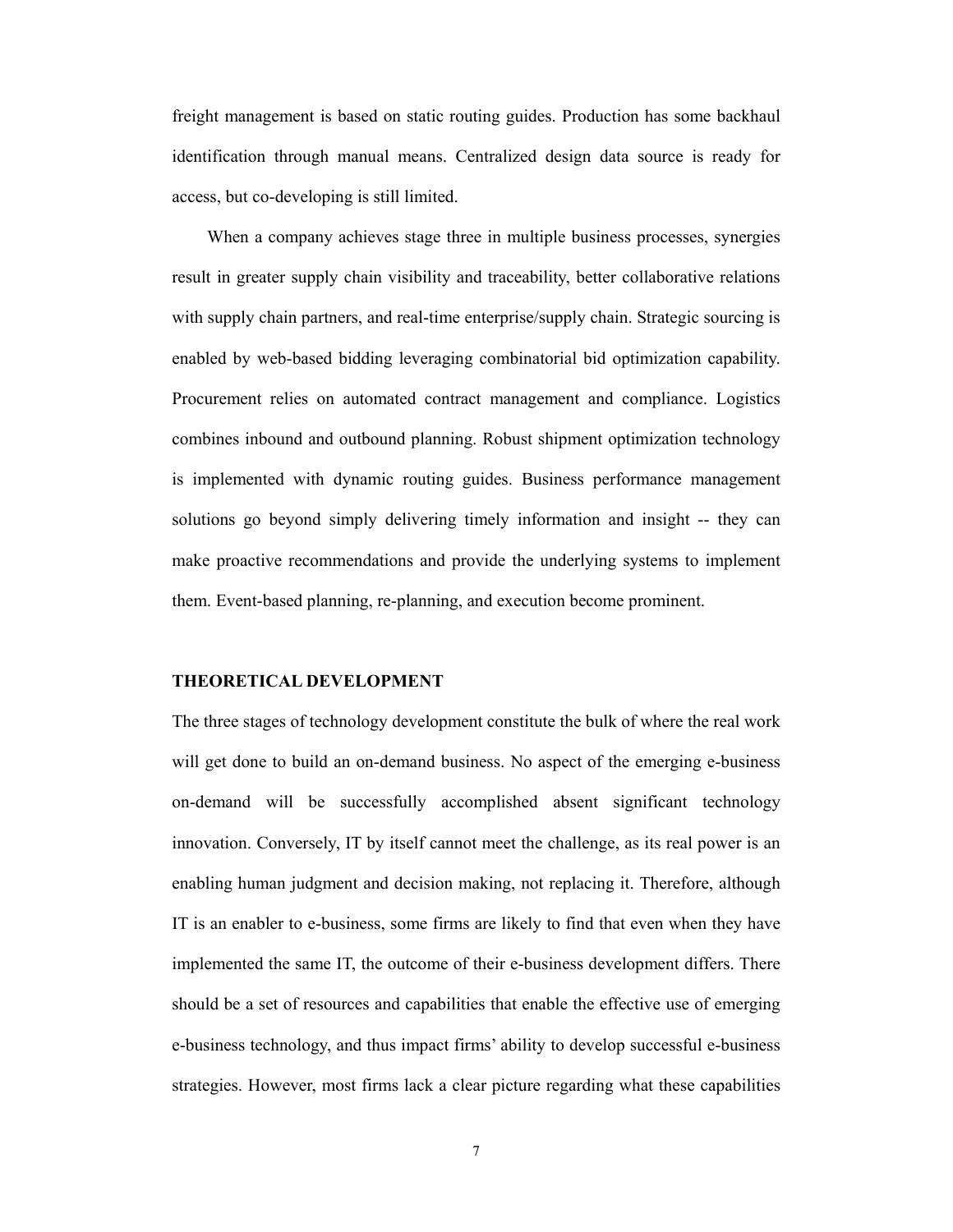are and how these should be built. Nor do they know whether they are ready to deploy such e-business technology. Therefore, besides identifying the critical e-business technologies, there are many implementation and managerial issues that need to be addressed, e.g., assessing the capabilities and readiness of firms and partners at applying these techniques, exploring both enablers and barriers of e-business technology adoption and diffusion, and so on.

In this paper, we investigate the readiness of firms to capture the benefits of emerging e-business technology from three perspectives. Firstly, viewing the emerging e-business technology as a technological innovation (Rogers, 1995), we examine firm's technological and organizational readiness for reaping the benefits of e-business technology from an innovation diffusion perspective. Secondly, since the success of e-business technology might be affected by the environment where it is implemented, we also incorporate influences of environment readiness factors. Thirdly, as the e-business technology development usually follows up an implementation roadmap, from the lowest technology level to the best practice benchmark. Each readiness factor may have different performance influence under different technology level. As a result, we feel it is important to study the interaction effects of the readiness factors and technology level, which allows us to further identify the enablers of technology improvement, from the current technology level to the next.

We integrate the three perspectives into a conceptual framework. The dependent variable is the value of e-business adoption, which refers to the benefits that firms can reap from the implementation of e-business technology. We examine three groups of factors influencing the value of e-business adoption:

(1) On the e-business readiness side, we choose two of the commonly studied

8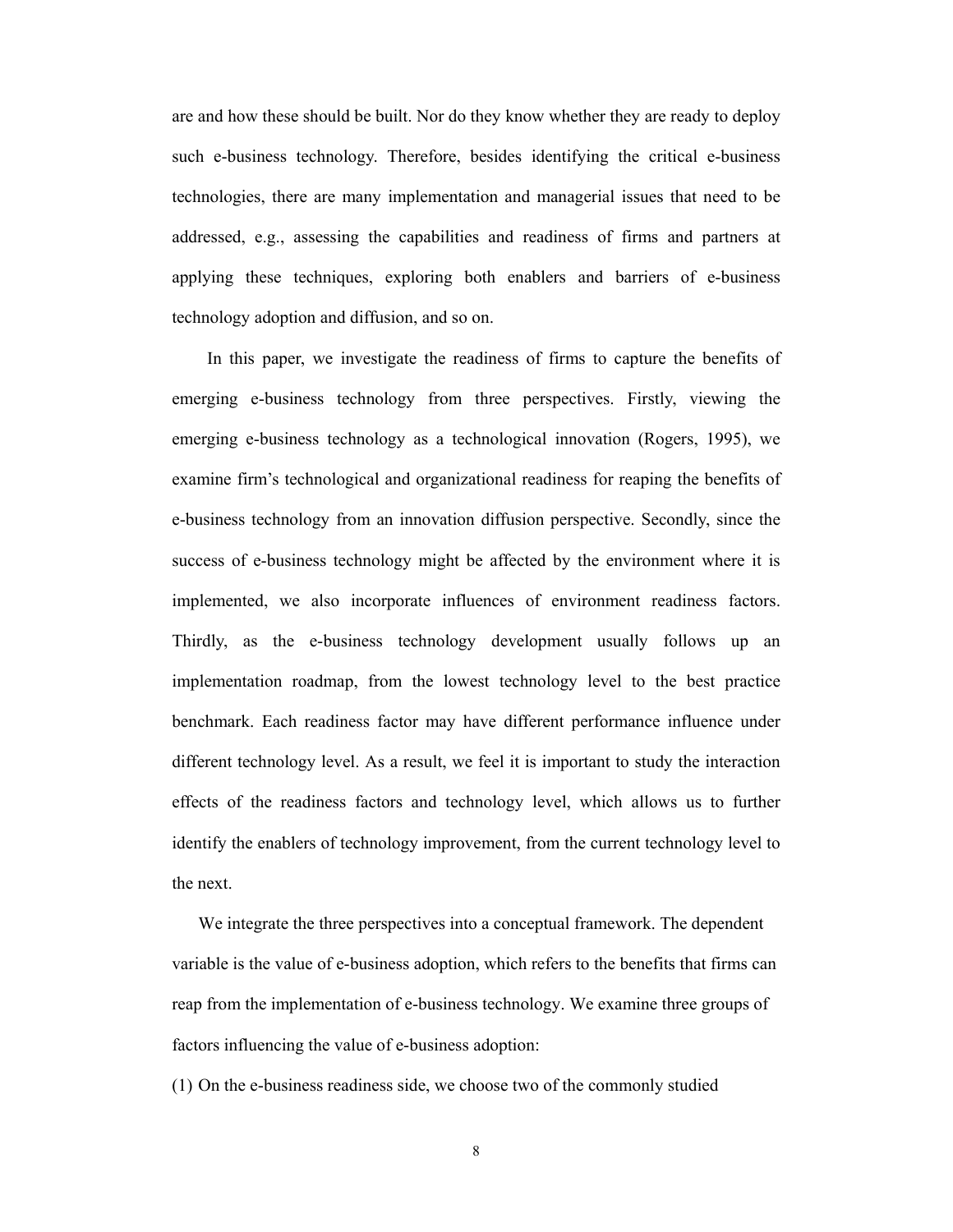innovation enablers: technology readiness and organizational readiness.

- (2) On the environment readiness side, we focus on three dimensions: supply chain readiness, collaboration readiness, and power.
- (3) Further, five hypotheses are made to explore the influential readiness factors given certain technology level.

These factors, as well as associated hypotheses, are elaborated below.

# **E-Business Readiness**

The technological characteristics (e.g. IT infrastructure, IT sophistication, IT capability) that either encourage or inhibit adoption intention has been widely examined in the innovation diffusion literature (Rogers 1995). For instance, Pare and Raymond (1991) posit that IT sophistication influences firm's level of technological expertise (e.g. level of systems integration, level of automation and standards maturity), while Premkumar and Ramamurighy (1995) indicate that IOS adoption should be accompanied by necessary IT infrastructure (e.g. hardware, software, application and network). Therefore, we posit that firms with more IT resources should be more ready to capture the benefits of e-business technology, which leads to the following hypotheses:

*H1a: Firms with greater technology readiness are more likely to have better performance* 

To study the influence of organizational readiness, we draw upon the perspectives of organizational innovativeness (Damanpour 1992, Grover 1993, Wolfe 1994, Premkumar & Ramamurthy 1995, Crook & Kumar 1998). Based on their findings, organizations with financial and human resources available for IT investments are more possible to adopt successfully. In line with their perspectives, firms that have greater financial and human resources for e-business investments are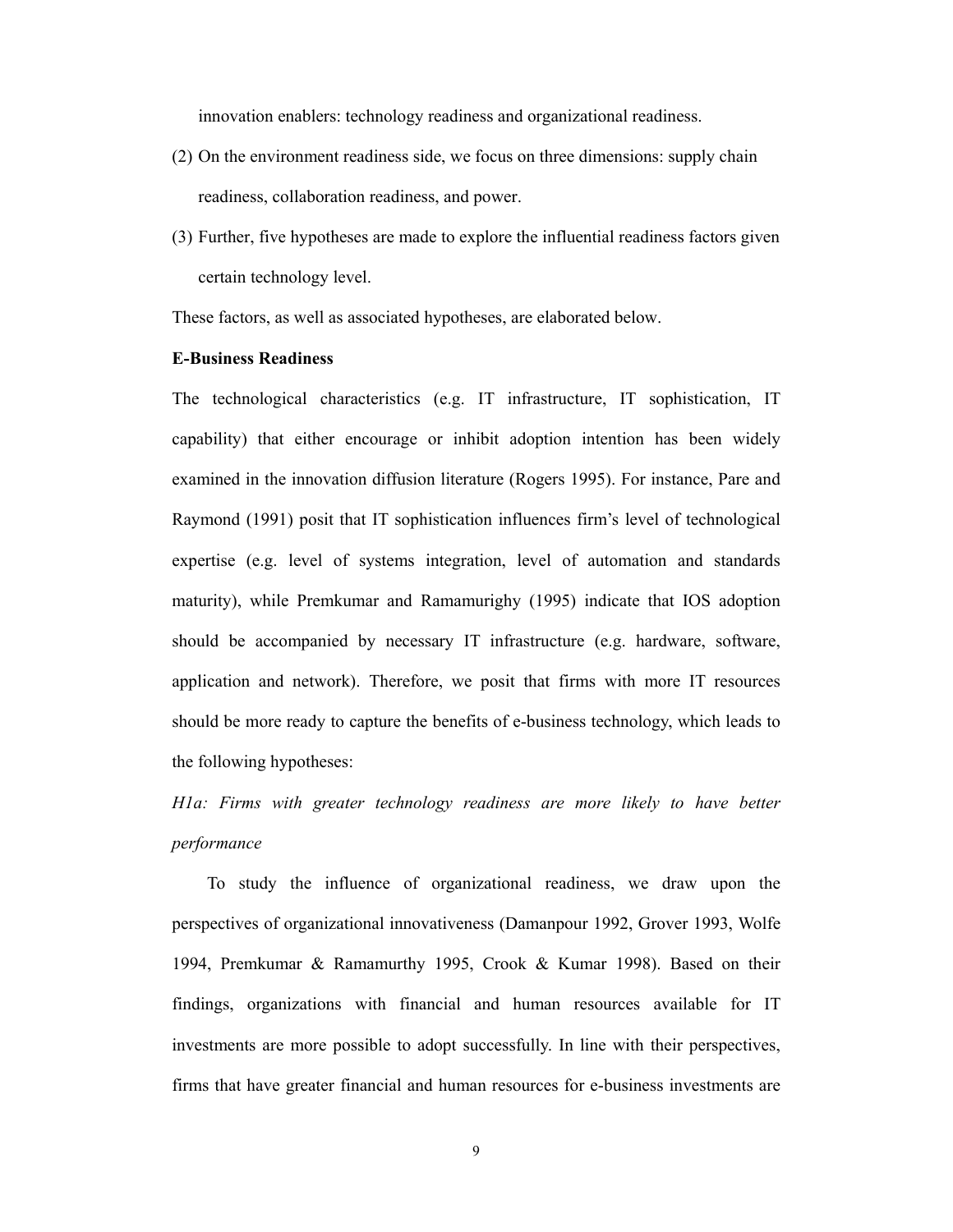more likely to successfully implement e-business technology. Hence, we put forward the following hypothesis:

*H1b: Firms with greater financial and human resources are more ready to capture the e-business benefits* 

# **Environment Readiness**

Beyond the walls of the organization, supply chain readiness is recognized as significant factor to influence the diffusion process. This study defines supply chain readiness as the willingness and capability of supply chain partners to develop e-business technology. The willingness of supply chain partner reflects the extent to which the supply chain partners perceive the advantages provided by the e-business technology (Iacovou et al. 1995). The capability of supply chain partners measures the level of partners' necessary skill and staff for e-business development (Crook and Kumar 1998). Therefore, the combination of the two factors represents supply chain readiness for e-business development, which may enhance the e-business performance:

# *H2a: Firms facing higher level of supply chain readiness are more likely to have better e-business performance*

Since the adoption of e-business technologies require more tight coordination and cooperation between at least two organizations (Zhu et al. 2003), whether a firm has the capability to collaborate well with its trading partners becomes important to the success of e-business (Angeles and Nath 2000). We measure the collaboration readiness in two dimensions: trust and complementarity. Based on Dwyer, Schurr, and Oh (1987), trust is defined as "the belief that a party's word or promise is reliable and the party will fulfill his/her obligations in an exchange relationship". Complementarity is defined as the compatibility in goals and technological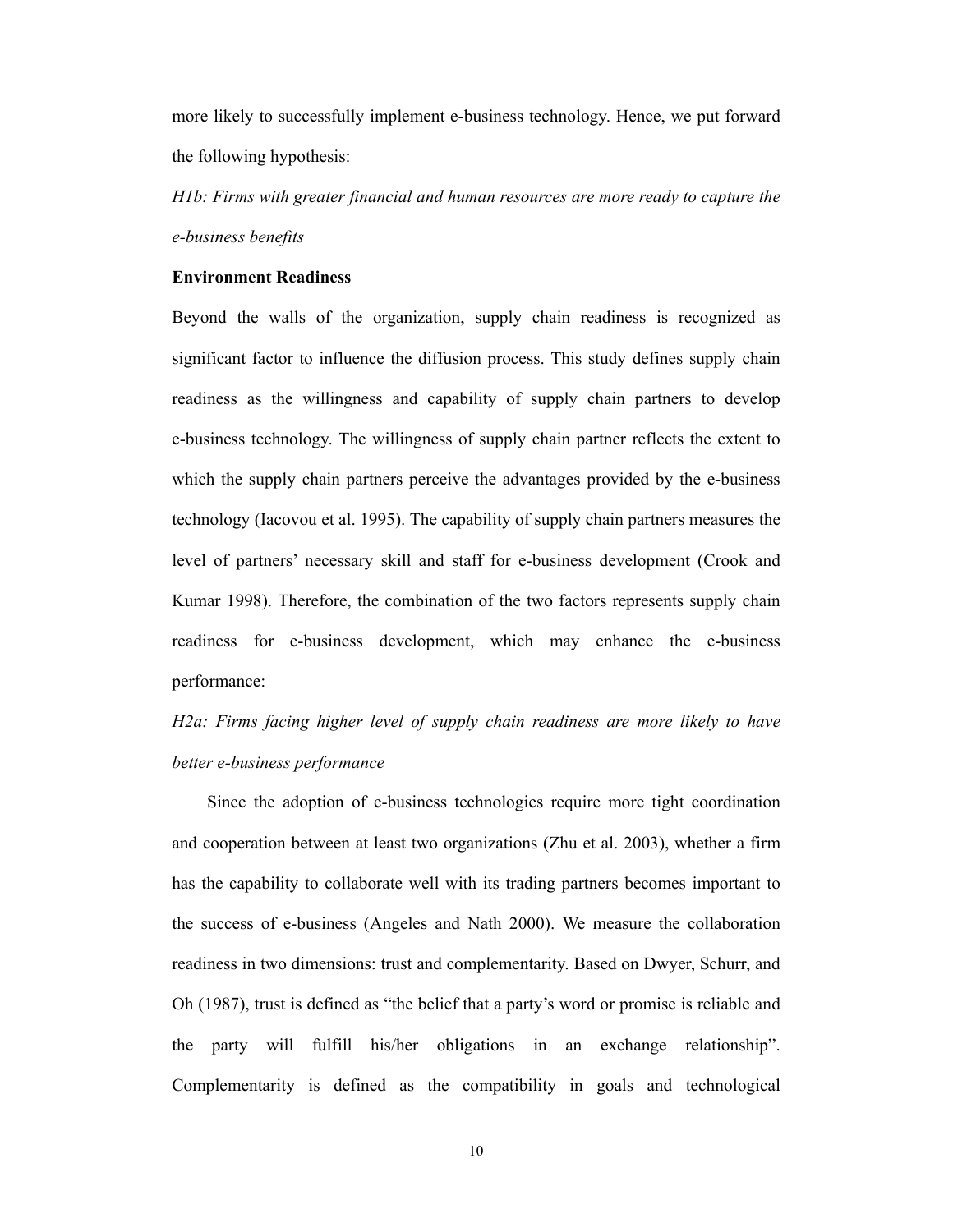capabilities of alliance partners (Bensaou 1997, Dyer and Singh 1998). Thus, we expect that firms with greater collaboration readiness may perform better in developing e-business technology, as hypothesized below:

*H2b: Firms with greater collaboration readiness are more likely to have better e-business performance* 

Power has long been recognized as an important factor in the adoption literature (Hart and Saunders 1998). Often the powerful companies provide software free of charge, long term incentive, risk sharing, education seminar, and cost subsidy to less power company who otherwise may not be able to justify the investment (Riggins and Mukhopadhyay 1994, Wang and Seidmann 1995). Thus, we hypothesize a positive association between power and e-business performance:

*H2c: Firms facing higher level of partner power are more likely to gain better e-business performance* 

#### **Technology Level**

After examining the main effects of e-business readiness and environment readiness, we proceed to study the variation of significance of these readiness factors among different technology levels. That is, we want to explore how the impacts of these readiness factors on e-business performance may differ as the technology level changes. By studying these differences, we seek to capture the theoretical perspective that firms in different technology level should implement different implementation strategy, giving that some readiness factors may have higher performance impact than others in a given technology level.

We first examine the readiness factors in low-to-medium technology level. According to Table 1, when technology level is lower, the e-business applications are simple and isolated. We can expect firms in this level do not have sufficient e-business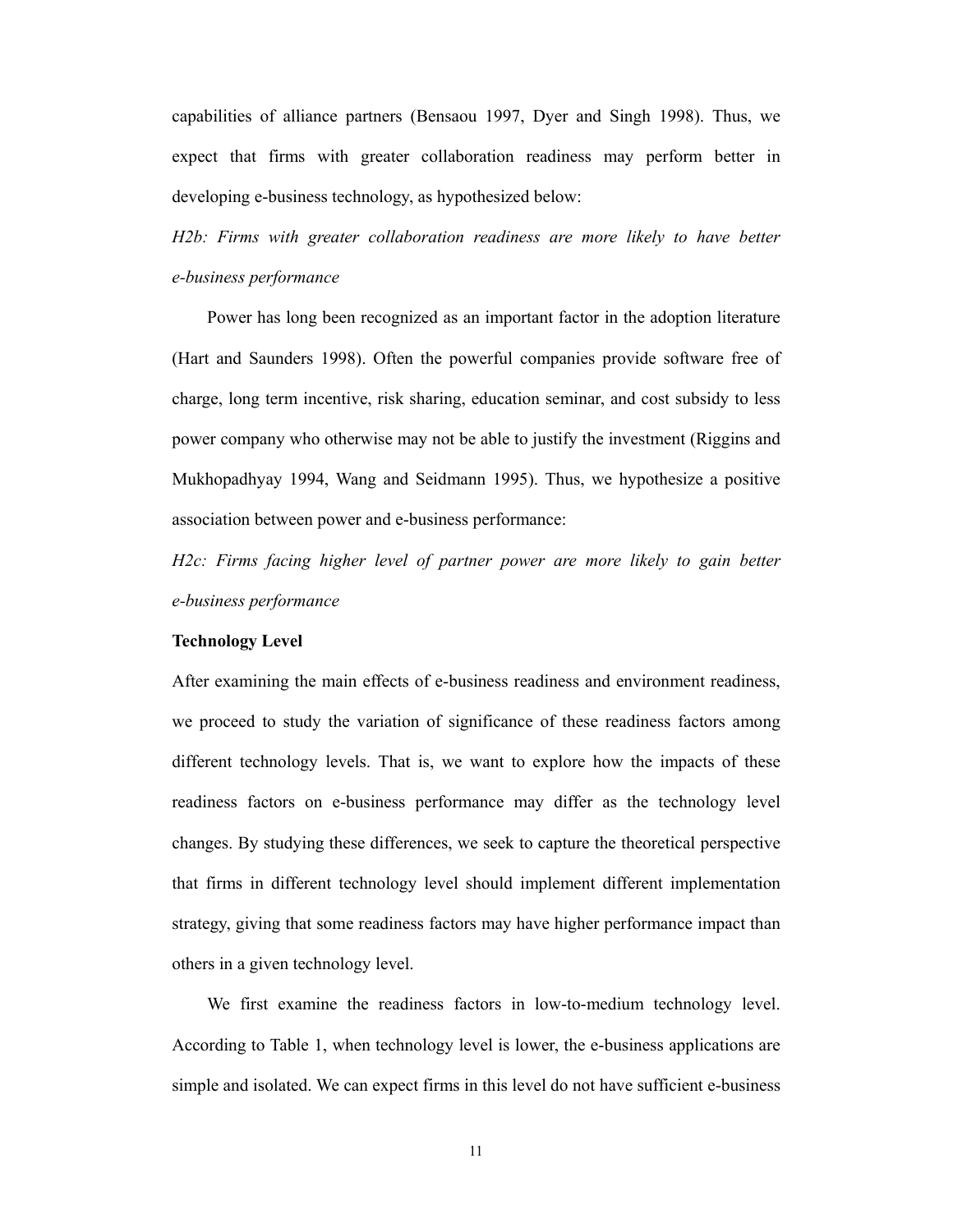capability for the improvement of their operations. By collecting more financial aids and top management support, as well as enhancing technology foundations, firms might be able to adopt e-business technology, moving the technology level right upward. We theorize that technology readiness and organization readiness are more significant in low technology level when most of the business processes are manual. Therefore, we put forward the following hypotheses:

*H3a: The influence of technology readiness on e-business performance will be stronger given lower technology level.* 

*H3b: The influence of organization readiness on e-business performance will be stronger given lower technology level.*

We then examine how the significance of readiness factors varies when technology level is higher. In general, firms under higher technology level are those that have implemented some system-to-system integration to support the sharing of data or process automation. Their IT capability and resources should achieve a certain level until firms can start to implement these technologies. However, firms' own e-business capability is not sufficient for developing a good supply chain collaboration practice, since for an on-demand e-business, it is necessary that all trading partners adopt compatible systems and have suitable business processes ready for the technology. Therefore, supply chain readiness enables electronic integration of information and business processes that may improve firm performance in supply chain activities. Besides supply chain readiness, successful collaboration also depends on a tight and fair partnership. Firms with a more reciprocal relationship are more likely to create highly integrate supply chains. Moreover, since the emerging e-business technology requires intensive investments that dependent trading partners may not be able to afford, the existence of a powerful partner becomes financially and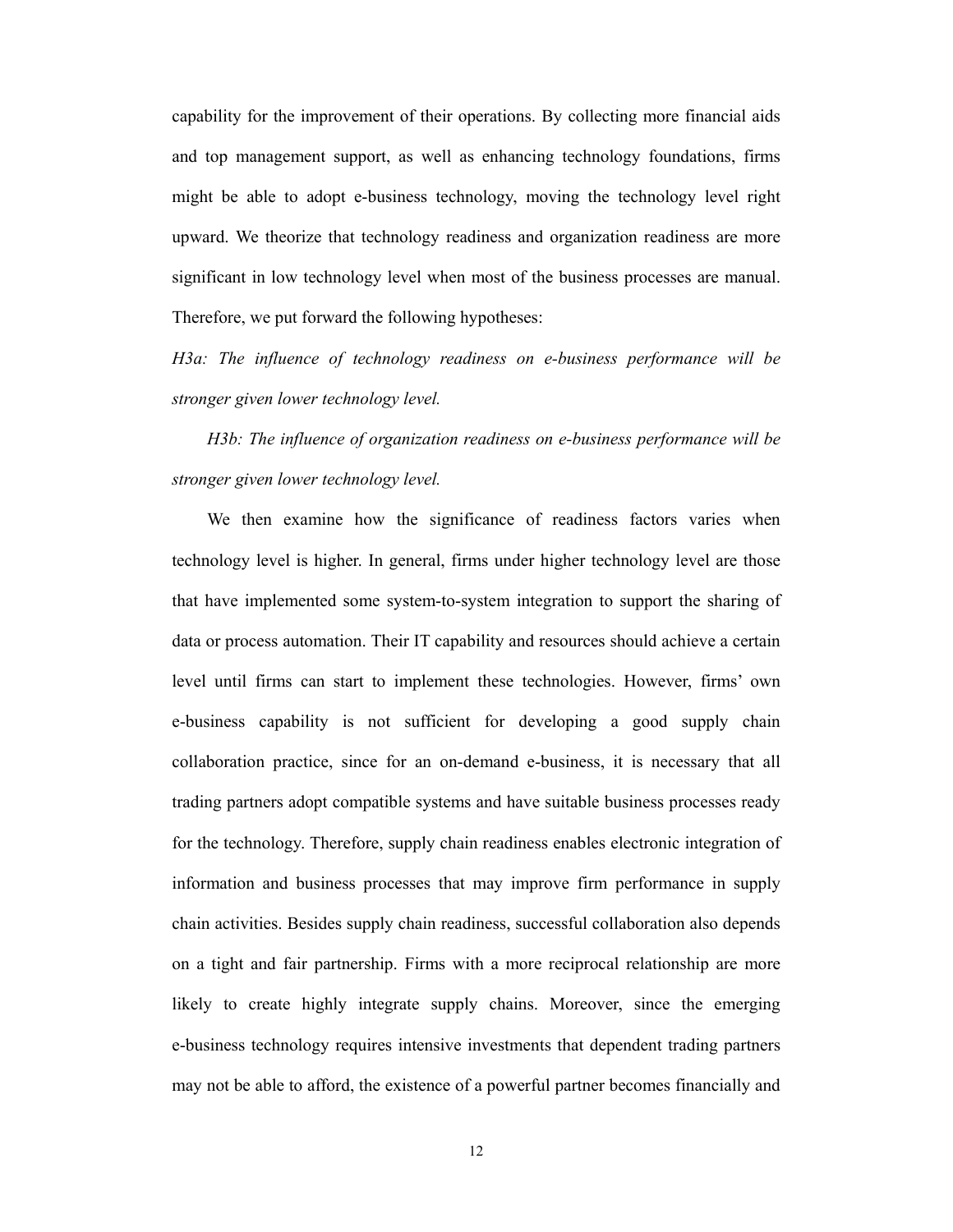technologically significant to create customized electronic linkages and encourage the adoption. Thus, we hypothesize that the influence of supply chain readiness, collaboration readiness, and power would be strengthened when firms moves toward higher technology level:

*H3c: The influence of supply chain readiness would be strengthened given higher technology level* 

*H3d: The influence of collaboration readiness would be strengthened given higher technology level* 

*H3e: The influence of power would be strengthened given higher technology level*

### **RESEARCH METHODOLOGY AND EMPIRICAL RESULTS**

### **Research Methodology**

To empirically test the hypothesis formed above, we conduct a general survey in Taiwan PC industry. Supported by the E-Business Emerging Technology Research project of Institute for Information Industry and sponsored by MOEA (Ministry of Economic Affairs), Republic of China, we coordinated with six Taiwan PC firms. For each firm, a purchasing and/or engineering senior manager at the central division was first asked to select a set of suppliers under his or her responsibility. Then for each of the selected suppliers these senior managers helped identify the purchasing agent and/or engineer to whom we could send the questionnaire. The respondents were asked to answer the questions on a seven point Liker scale. The total data set constitutes a representative sample of  $n = 352$ . Among all returned questionnaires, 59 were found to be complete and usable; this represented a response rate of 16.76 percent.

Once the data is collected, factor analysis is used to identify the constructs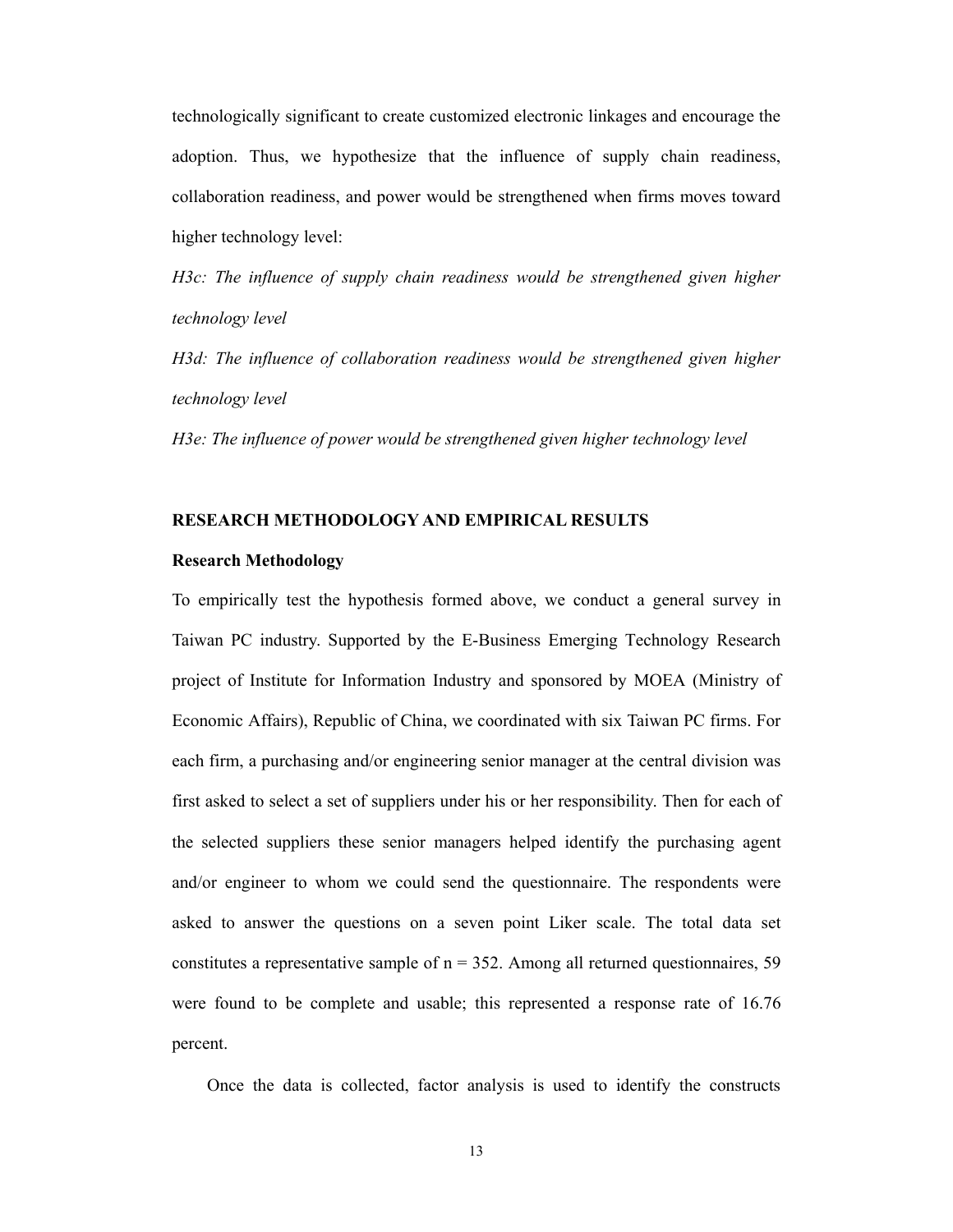involved in the hypotheses. Then reliability is assessed by Cronbach's  $\alpha$  coefficient

for each of the constructs determined from the factor analysis. Afterwards, item-total correlation and optimal reliability coefficients are used to further improve the reliability (Mahmood and Soon 1991). At last, the convergent and discriminant validity of each item is examined to ensure that the items included in the model measure the construct. The final measurement model has an overall reliability of 0.943, representing good instrument validity.

Drawing upon this measurement model, we form factor scores for constructs, which were used for hypothesis testing. We conduct linear regression and ANOVA to test hypotheses formed earlier. Results of the main effects of e-business readiness and environment readiness on e-business performance are shown in Table 2, and the effects of technology level are shown in Table 3.

### **Empirical Results**

The value of the adjusted  $R^2$  for the measurement models is 0.593, suggesting that the readiness factors can explain more than 59.3% of the variance of e-business performance. Given in Table 2, the point estimators of regression coefficient (b value) for technology readiness, organization readiness, supply chain readiness, collaboration readiness, and power are 0.378, 0.253, 0.537, 0.272, and 0.243 respectively, which are all positive and significant. Thus we find support for all the hypotheses on readiness factors (H1a-H1b; H2a-H2c).

Table 2. Result of Hypothesis Testing: E-Business Readiness and Environment Readiness

| <b>DV=E-business Performance</b> | Coefficient | <b>Significance</b> |
|----------------------------------|-------------|---------------------|
| <b>E-business Readiness</b>      |             |                     |
| <b>Technology Readiness</b>      | 0.378       | 0.000               |
| <b>Organization Readiness</b>    | 0.253       | 0.004               |
| <b>Environment Readiness</b>     |             |                     |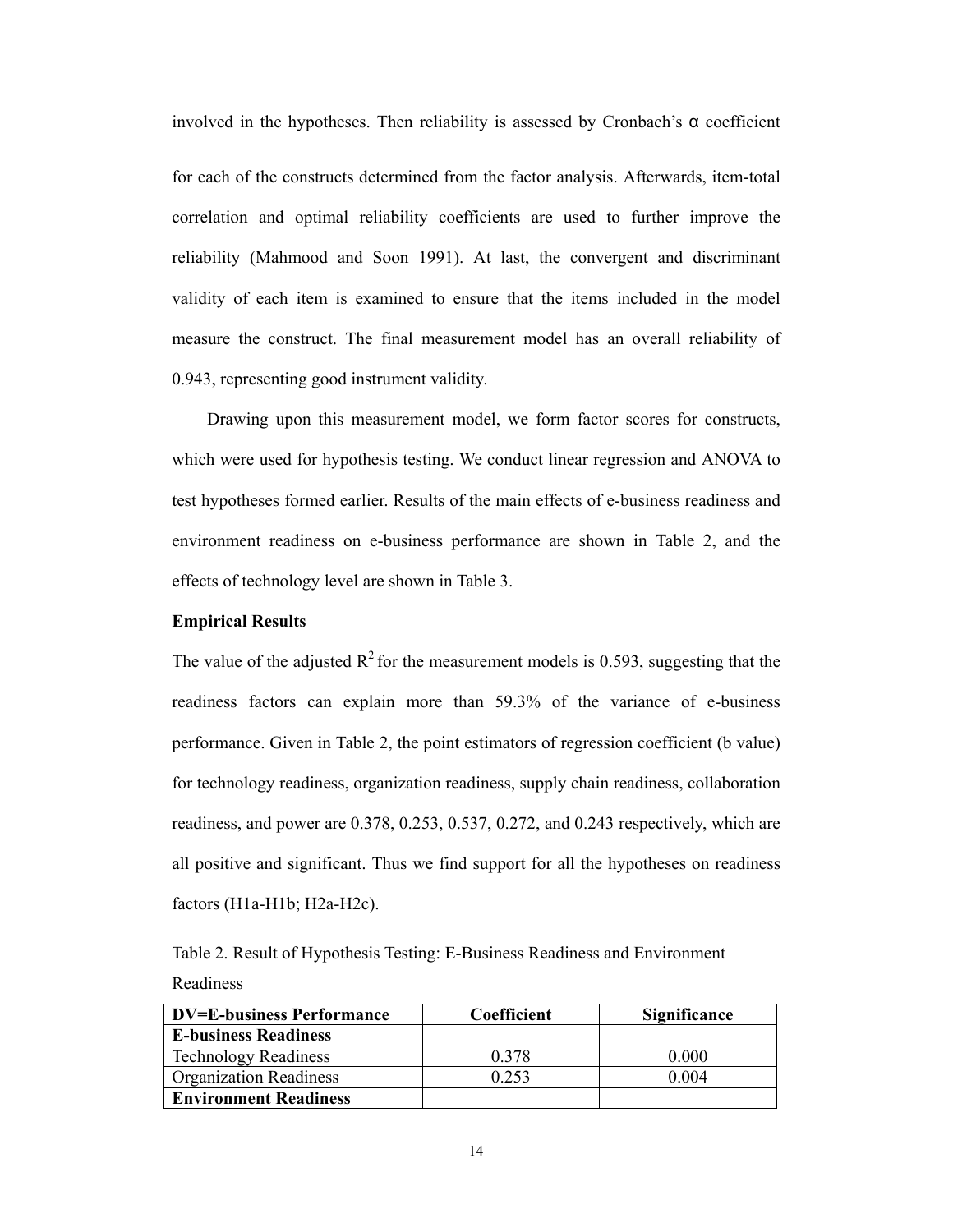| <b>Supply Chain Readiness</b>  | 0.537 | 0.000 |
|--------------------------------|-------|-------|
| <b>Collaboration Readiness</b> |       | 0.002 |
| Power                          | 0.243 | 0.005 |

After testing these main effects of readiness factors, we proceed to examine the effects of technology level. We choose the method of subgroup analysis that involves dividing the sample into subgroups based on different technology level, and testing whether the means of the readiness factors differ significantly between the groups. The results are shown in Table 3. The technology readiness is a significant performance enabler both under low and high technology level, but it is more significant in the low technology level than in the high (sig.  $= 0.007$  in low and 0.046 in high). Such a difference suggests the importance of technology readiness decreases with technology level. The ANOVA test on mean difference also turns out to be significant (sig.=0.000), which indicates that the mean of technology readiness under low technology level is statistically higher than high. Thus, we find support for hypothesis H3a. Other results in Table 3 show that the significance of organization readiness decreases with technology level and collaboration readiness increases with technology level. The associated ANOVA tests are both significant (sig.=0.000). Thus we find strong support for hypotheses H3b and H3d. However, the supply chain readiness and power readiness turn out to be more significant under low technology level than high level, lending no support to H3c and H3e.

| <b>DV=E-business Performance</b>                 | Coefficient | Significance | <b>ANOVA</b>     |  |  |
|--------------------------------------------------|-------------|--------------|------------------|--|--|
| <b>Technology Readiness * Technology Level</b>   |             |              |                  |  |  |
| <b>Technology Readiness</b>                      | 0.614       | 0.007        | 1.574            |  |  |
| (Low Technology Level)                           |             |              | $(Sig. = 0.000)$ |  |  |
| <b>Technology Readiness</b>                      | 0.447       | 0.046        |                  |  |  |
| (High Technology Level)                          |             |              |                  |  |  |
| <b>Organization Readiness * Technology Level</b> |             |              |                  |  |  |
| <b>Organization Readiness</b>                    | 0.331       | 0.075        | 1.82             |  |  |
| (Low Technology Level)                           |             |              |                  |  |  |

Table 3. Results of Hypotheses Testing: The Effects of Technology Level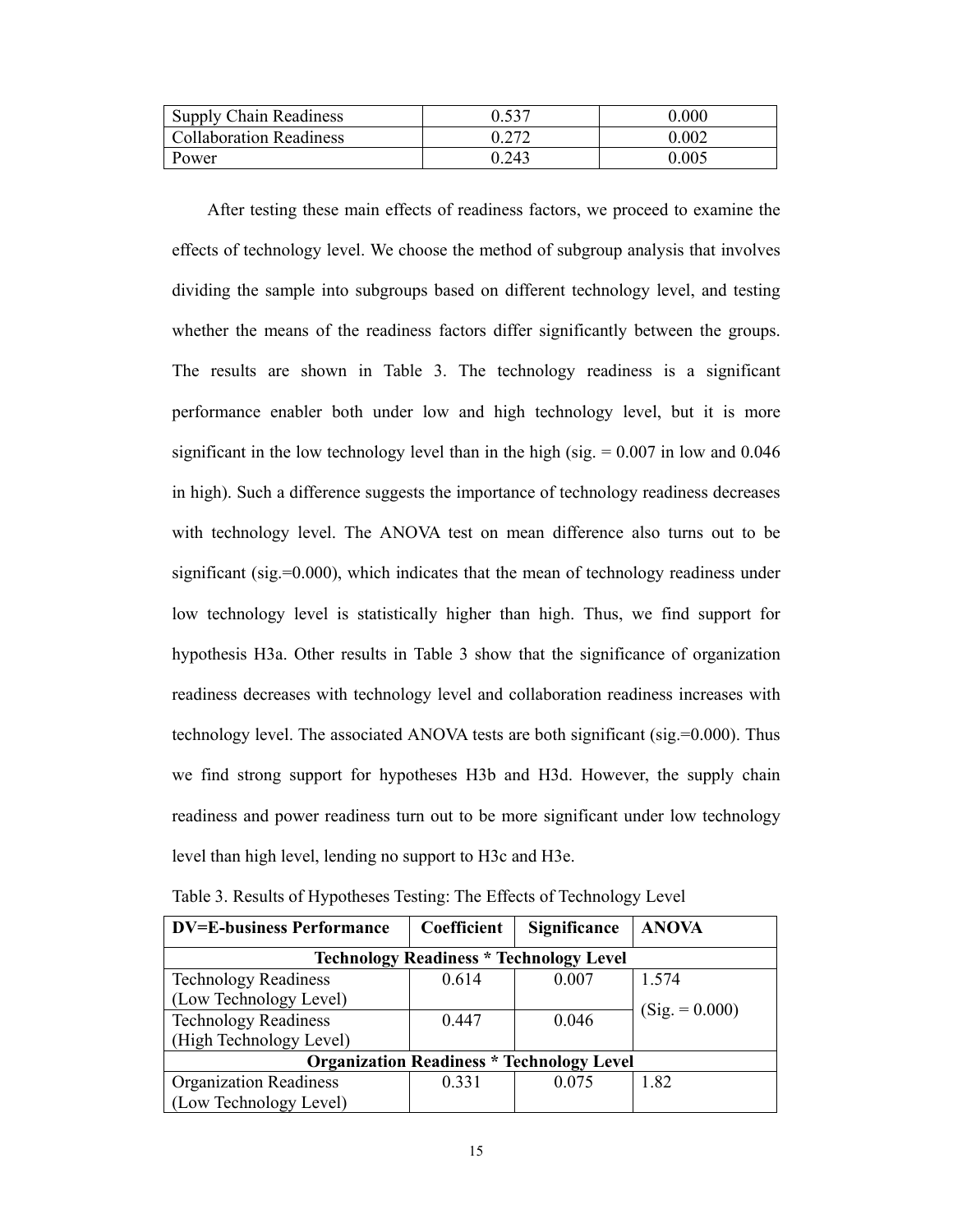| <b>Organization Readiness</b>                     | 0.069    | 0.694 | $(Sig. = 0.000)$ |  |  |
|---------------------------------------------------|----------|-------|------------------|--|--|
| (High Technology Level)                           |          |       |                  |  |  |
| <b>Supply Chain Readiness * Technology Level</b>  |          |       |                  |  |  |
| <b>Supply Chain Readiness</b>                     | 0.460    | 0.061 | 2.473            |  |  |
| (Low Technology Level)                            |          |       | $(Sig. = 0.000)$ |  |  |
| <b>Supply Chain Readiness</b>                     | 0.180    | 0.440 |                  |  |  |
| (High Technology Level)                           |          |       |                  |  |  |
| <b>Collaboration Readiness * Technology Level</b> |          |       |                  |  |  |
| <b>Collaboration Readiness</b>                    | $-0.074$ | 0.708 | 1.789            |  |  |
| (Low Technology Level)                            |          |       | $(Sig. = 0.000)$ |  |  |
| <b>Collaboration Readiness</b>                    | 0.745    | 0.002 |                  |  |  |
| (High Technology Level)                           |          |       |                  |  |  |
| <b>Power * Technology Level</b>                   |          |       |                  |  |  |
| Power                                             | 0.213    | 0.226 | 1.588            |  |  |
| (Low Technology Level)                            |          |       | 0.000)           |  |  |
| Power                                             | 0.034    | 0.884 | $(Sig. =$        |  |  |
| (High Technology Level)                           |          |       |                  |  |  |

## **MAJOR FINDINGS**

The analysis of the interaction effects between readiness and technology level brings to surface the practical concerns: *how to facilitate firms to induce successful e-business*. There is a need for developing a strategic roadmap for better adoption outcome. Our empirical result shows that companies have a mix of determinant conditions that decide the e-business performance given the technology level. For example, technology readiness is an important factor for firms under low technology level while collaboration readiness is more important to firms under high technology level. These findings can be simply summarized as follows.

*1. Firms' own technology and organization resources are more important to e-business success as firms are under low technology level, indicating that a high level of technology and organizational readiness is an essential condition for adopters of simple e-business technology* 

The technology and organization readiness for e-business success becomes more important as technology level is lower (significance associated with technology readiness is 0.007 at low technology level and 0.046 at high technology level;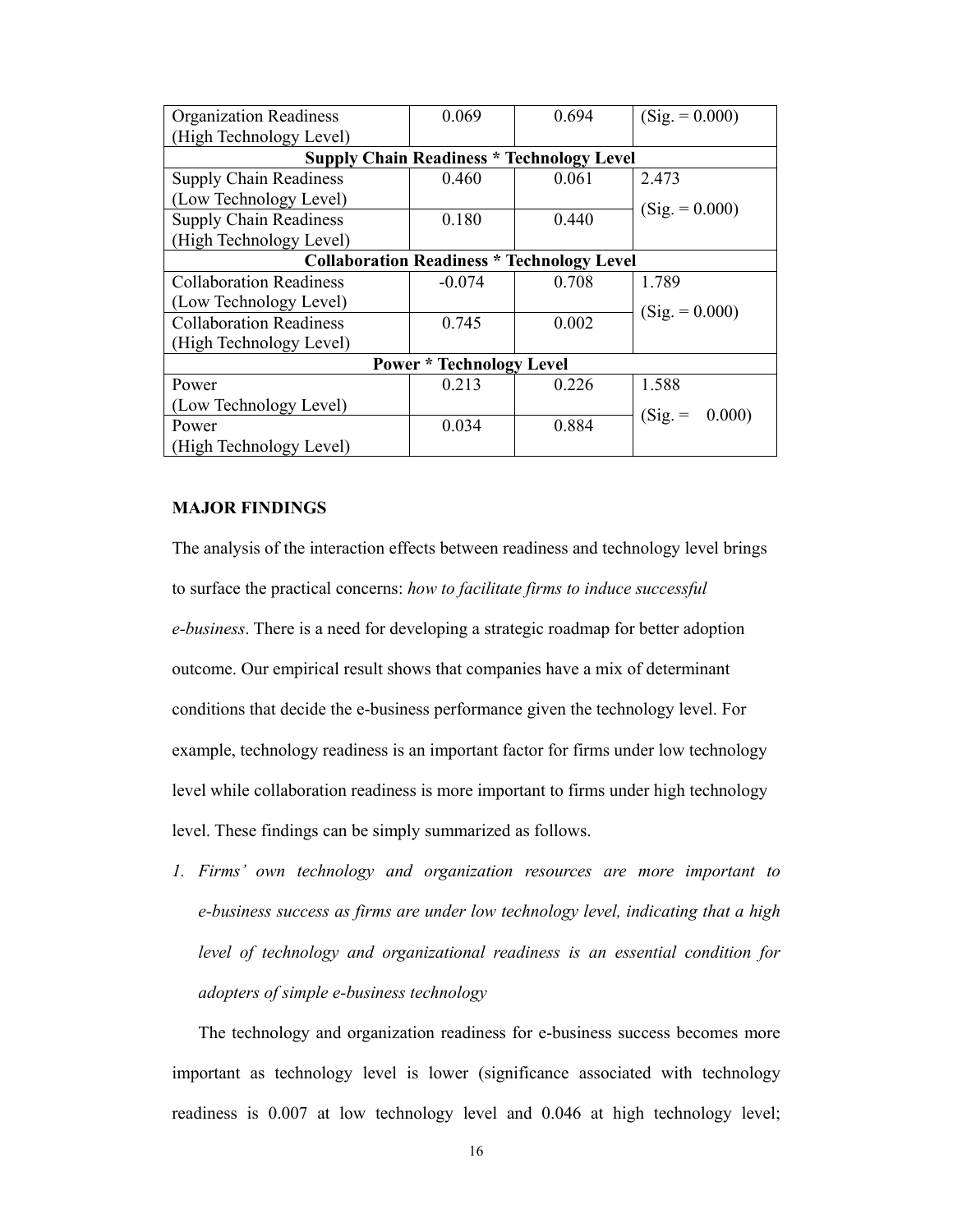significance with organization readiness is 0.075 at low and 0.694 at high). Figure 1 shows the scatter plot of the technology readiness data from our collected sample. The three technology level is defined in Table 1. Note that all firms with low technology readiness are under low technology level and that firms with high readiness are evenly distributed from low level to high, indicating that low technology readiness is a value inhibitor of e-business only when technology level is low. This data analysis along with our statistical testing reveals that when firms initially adopt e-business, the use of e-business mainly focuses on internal operation, and thereby the firms' internal assets such as technology and financial resources become more critical to performance than relational assets (e.g. partner-specific absorptive capability) (Dyer and Singh 1998). Prior studies on EDI adoption have indicated that firms' IT, human, and financial resources are significant value contributors (Premkumar and Ramamurighy 1995). Our study further emphasizes their importance for firms at initial adoption stage.



Figure 1. Scatter Plot of Technology Readiness

*2. Supply chain readiness and power facilitate e-business value only when firms are under low technology level, which highlights the significance of partner willingness, capability, and power at the initial adoption stage.* 

As shown in Table 3, the significance of supply chain readiness and power decreases with the technology level (mean difference between the two levels are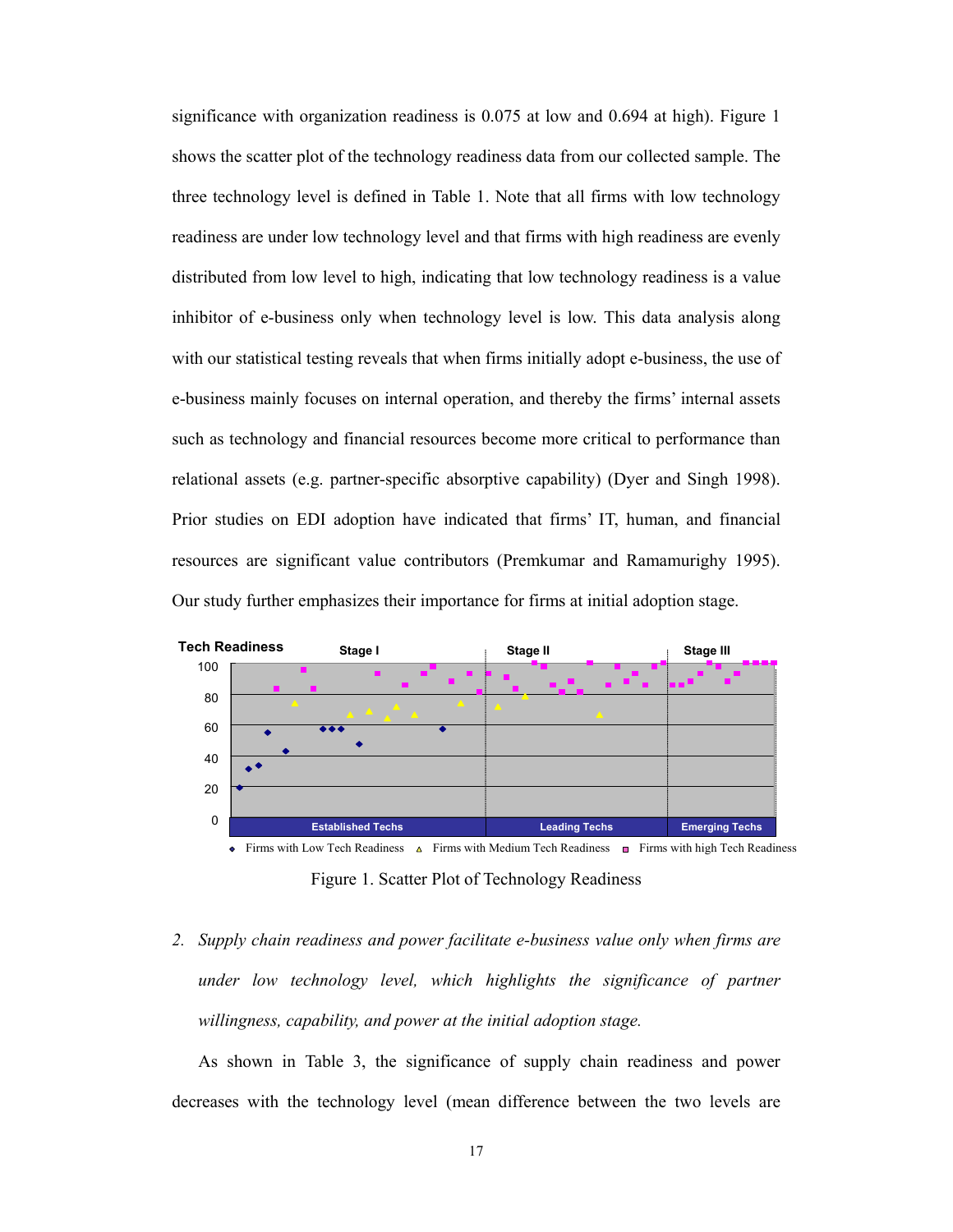significant for both factors;  $sig = 0.000$ ). Figure 2 is the scatter plot of the power data. Similar as technology readiness, partner power plays a more important role in determining the performance of Stage I. Partner readiness and power has been investigated in a lot of IOS adoption (Saunders and Clark 1992). Our work extends the previous research by asserting that these factors are especially important when firms are under low technology level, but not so important while the firms want to extend their current technology level to a more advanced e-business IT. The reason is probably because the on-demand e-business needs to be implemented under shared governance, where trust rather than power dependence becomes an especially important factor. Thereby a too powerful and capable partner may become a barrier for advanced e-business IT adoption.



Figure 2. Scatter Plot of Partner Power

*3. Firms with greater collaboration readiness are more able to have better performance of emerging e-business IT, which suggests that relationship quality is more important than firm's and partner's individual capability on facilitating the adoption of emerging e-business technology* 

As shown in Table 3, the impact of collaboration readiness on performance is stronger for firms under high technology level (coef.= $0.745$ , sig.= $0.002$ ) than for firms under lower technology level (coef.= $-0.074$ , sig.= $0.708$ ), with the mean difference being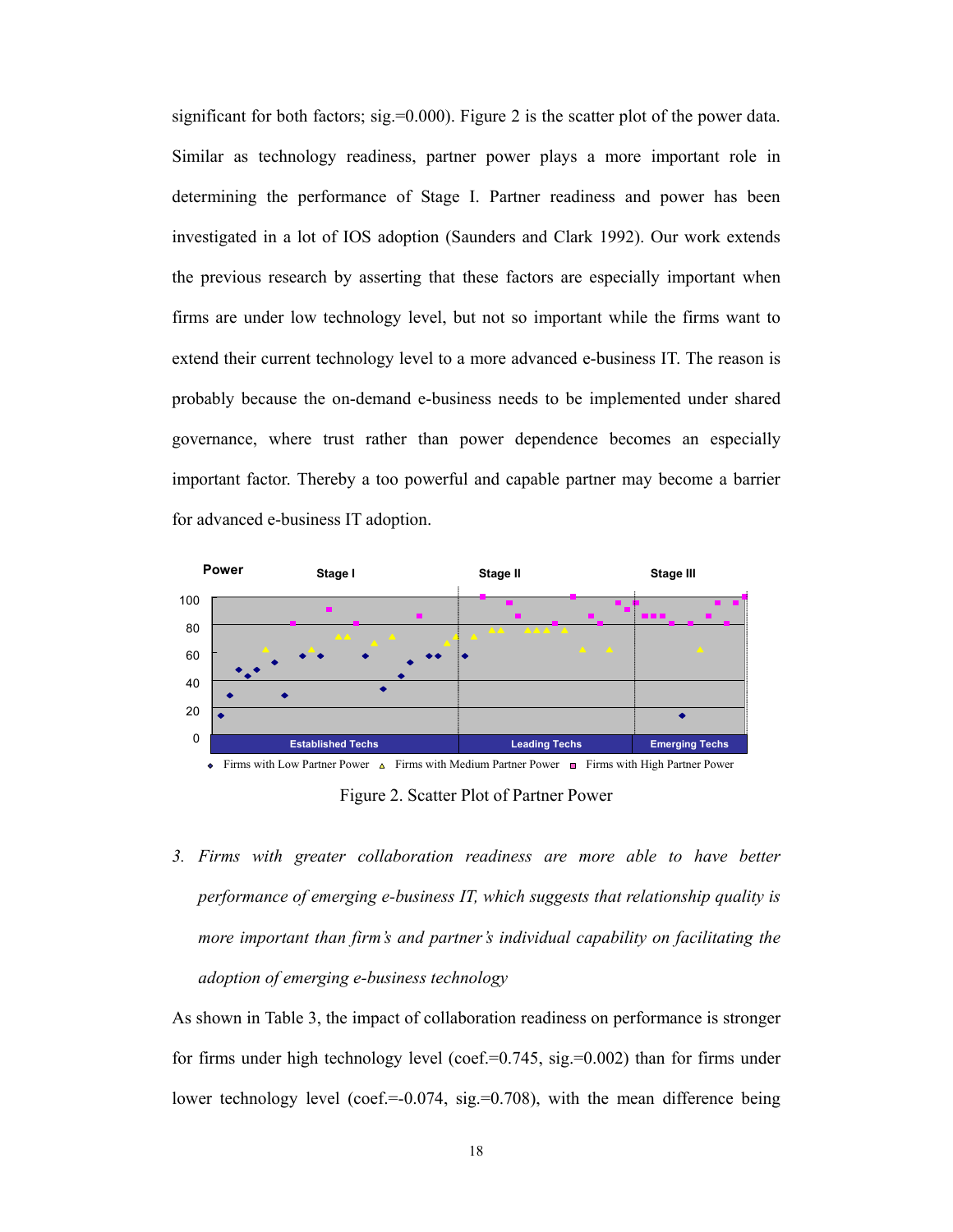statistically significant (Sig. of ANOVA=0.000). According to the scatter plot of collaboration readiness data (Figure 3), we find a similar result: firms with high collaboration readiness are more able to implement emerging e-business IT. Firms must have good relationship before adopting any e-business, but our result indicates that the relationship quality, in terms of trust and complementarity becomes even more influential as the e-business technology become akin to on-demand. This finding seems to suggest that the significance of trust and complementarity on e-business performance increases with the collaboration level of the technology, and as a result, high collaboration readiness can facilitate the adoption of on-demand e-business.



Figure 3. Scatter Plot of Collaboration Readiness

### **MANAGERIAL IMPLICATIONS**

Our study offers several implications for managers. Firstly, our conceptual model provides a systematic framework that managers can use to assess their firm's readiness for realizing e-business benefits, and further to develop a roadmap for adopting the emerging e-business technology. This framework covers a series of e-business requirements that need to be taken into consideration within the firm, and includes supply chain and collaboration conditions describing the environmental needs of developing emerging e-business IT. Those specific factors indicate the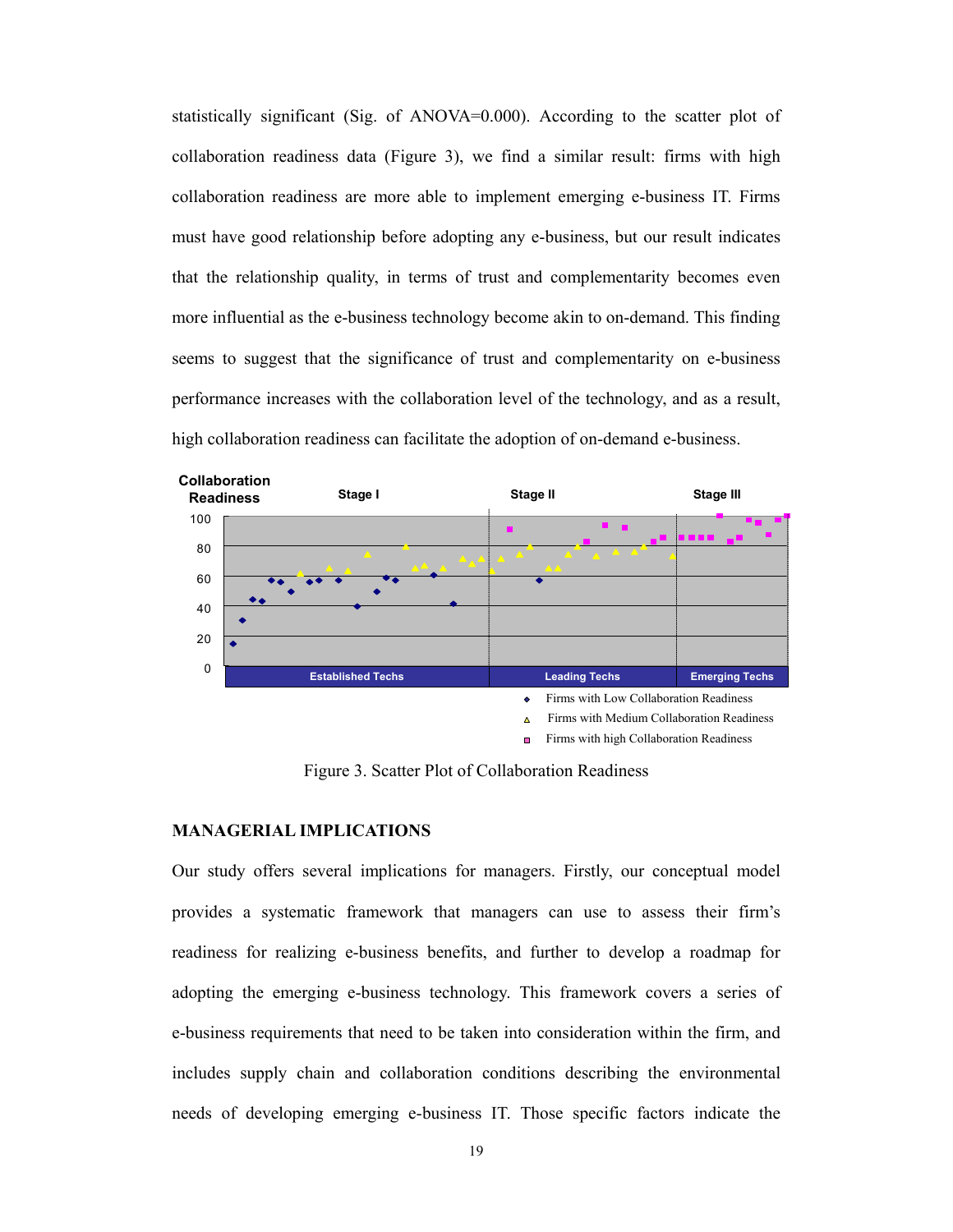measures of firm readiness for emerging e-business. Managers can now measure the readiness for current and future e-business development and how they must enhance internal technology and organizational capabilities and the investment in partnerships to improve e-business performance. Our study also captures the stages of e-business development from manual processes to on-demand business. While each stage retains its focus on certain enablers, this study clearly reveals the roadmap for emerging technology in e-business.

Secondly, our results suggest that firms must pay attention to their technological, financial, and human capability for improving e-business performance. These capabilities become even more important as firms are at the initial stage of e-business adoption, where most processes are at low integration level and full of manual work. This should encourage top managers to start developing a financial and human plan to allocate resources and supportive IT infrastructure to handle the associated sophistication. IT promotion and training also need to be considered to offer knowledge for system integration, standards development, and process automation as well as to overcome possible IT resistance.

Thirdly, the results point that partner's willingness, capability, and power is significant driver for e-business adoption, suggesting that business managers can provide promotion programs to enhance partner willingness, subsidies such as training, on-site assistance, and financial resources to improve partner capability, as these are key avenues to improve supply chain readiness for e-business. Such initiatives, combined with the appropriate exercise of market power, will offer firms better chance to the success of e-business. Our results also highlight the critical role of collaboration readiness as the firm starts to implement more advanced e-business IT.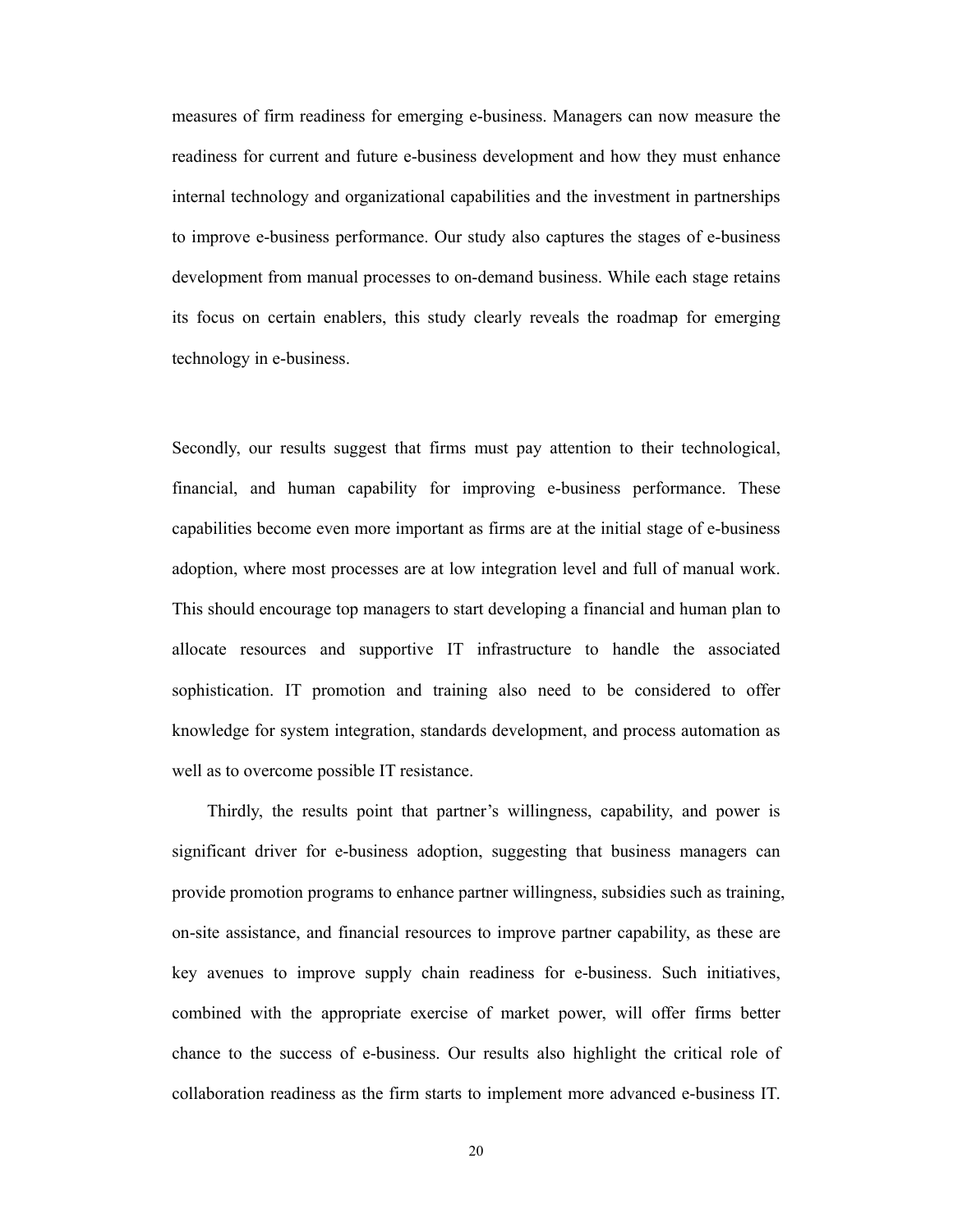Firms must improve the trust and peer interest and choose the partners who are more complimentary in processes, technologies, and cultures.

# **REFERENCE**

- 1. Angeles, R. and Nath, R."An Empirical Study of EDI Trading Partner Selection Criteria in Customer-Supplier Relationships,"*Information and Management* (37), 2000, pp.241-255
- 2. Bensaou, M., "Interorganizational Cooperation: The Role of Information Technology, An Empirical Comparison of U.S. and Japanese Supplier Relations," *Information Systems Research* (8:2), 1997, pp. 107-123
- 3. Chwelos, P., Benbasat, I., and Dexter, A., "Research Report: Empirical Test of an EDI Adoption Model," *Information Systems Research* (12:3), September 2001, pp. 304-321
- 4. Crook, C.W. and Kumar, R. L."Electronic Data Interchange: A Multi-Industry Investigation Using Grounded Theory,"*Information and Management* (34), 1998, pp.75-89
- 5. Damanpour, F."Organizational Size and Innovation,"*Organization Studies* (13:3), 1992, pp.375-402
- 6. Dwyer, F. R., Schurr, P. H, and Oh, S., "Developing Buyer-Seller Relationships," *Journal of Marketing* (51), pp. 11-27
- 7. Dyer, J. H., and Singh, H., "The Relational View: Cooperative Strategy and Sources of Interorganizational Competitive Advantage," *Academy of Management Review*, (23:4), 1998, pp. 660-679
- 8. Grover, V."An Empirically Derived Model for the Adoption of Customer-based Interorganizational Systems,"*Decision Sciences* (24:3), 1993, pp.603-640
- 9. Hart P. and Saunders, C., "Emerging Electronic Partnerships: Antecedents and Dimensions of EDI Use from the Supplier's Perspective," *Journal of Management Information Systems* (14:4), 1998, pp. 87-111
- 10. Iacovou, C., Benbasat, I., Dexter, A., "Electronic Data Interchange and Small Organizations: Adoption and Impact of Technology, *MIS Quarterly*, December,